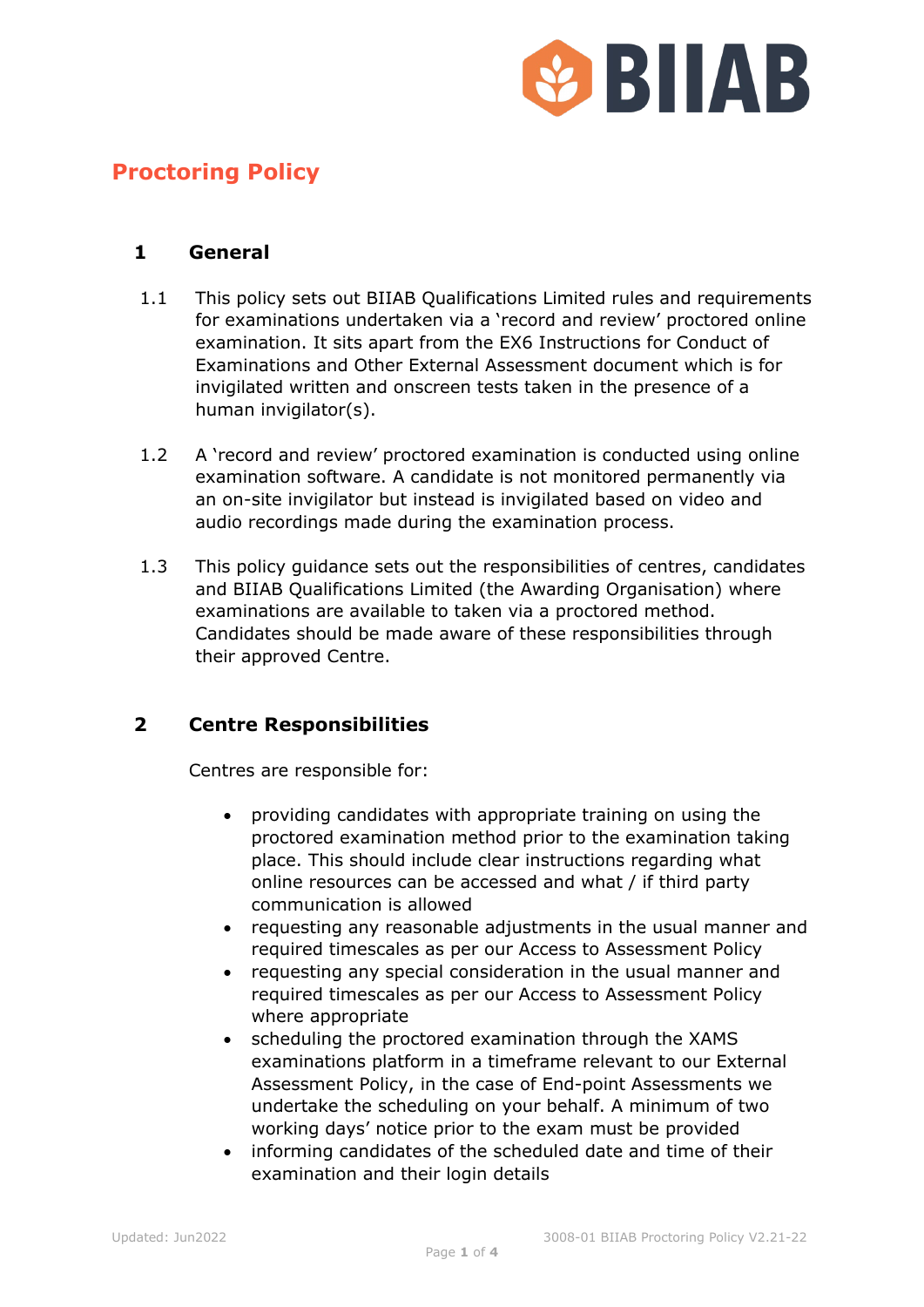

- reporting any known or suspected cases of misconduct, maladministration or malpractice to the Awarding Organisation in writing as per our Malpractice and Maladministration Policy
- ensuring that where a candidate undertakes an examination at their place of employment, the employers provides the candidate with the correct IT equipment and a suitable location / room environment.

# **3 Candidate Responsibilities**

Candidates are responsible for ensuring that:

- they correctly record the dates / times and commence their examination at the correct time. They will not be permitted to start late
- they have appropriate equipment in place including PC / laptop, microphone and webcam and an internet connection
- they leave enough time immediately prior to the assessment start time in order to go through security and identification requirements
- verifying their identity, by means of having a photograph taken using their webcam, with photographic ID that has their name and photograph on it. The name must match that by which they were registered for the examination by the Centre
- they choose an appropriate environment in which to take the exam, in a room where they will not be disturbed for the period of the exam plus 10 minutes prior to the exam start time. The room must be as quiet as possible, no background sounds i.e. music or television
- they are able to scan their environment as part of the monitoring process and use the same room that is scanned for the purpose of the examination. The scan must be 360 degrees and include any workspace (desk/table)
- they appear in a state of appropriate dress as if they were to appear in public and that any clothing worn does not cause offence
- they behave professionally at all times and face the screen during the examination and be in full view of the webcam
- the computer selected for taking the exam does not have more than one display or screen
- they do not wear headphones, ear buds or any other type of listening equipment
- they do not use a phone or other electronic communication device for any reason unless specifically allowed to do so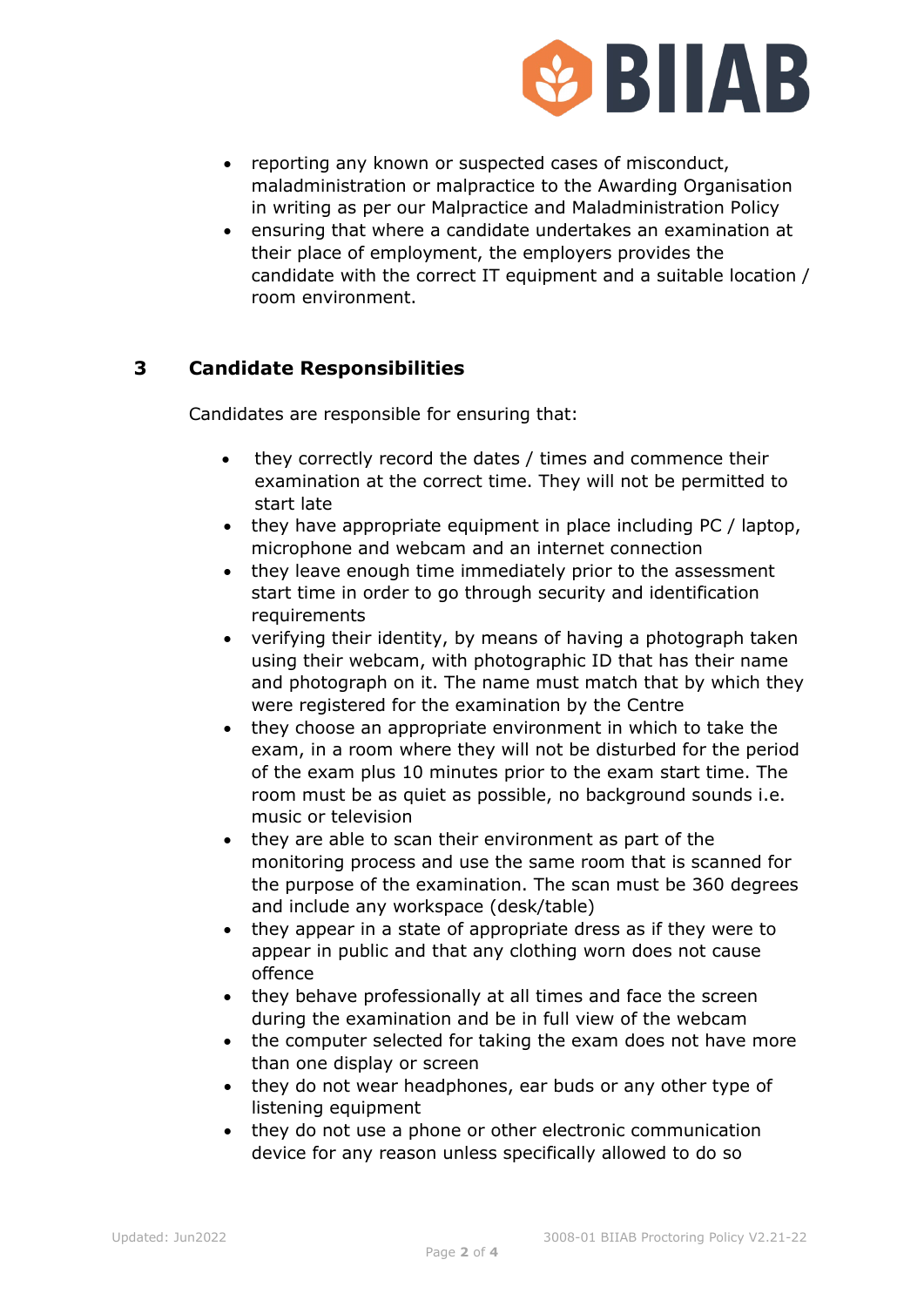

- they do not leave the room during the exam for any reason unless specifically allowed to do so
- no screen sharing software is installed or activated
- the room is sufficiently lit and lighting sources are not behind the candidate
- no person, other than the candidate, is allowed to be in the room whilst the exam is being undertaken
- there is no writing on the desk or walls around them which could aid the examination being taken
- all other programs / windows are closed on the computer other than the one required to undertake the exam
- their desk is clean and tidy, and the following items are not on the desk or used during the exam (unless specifically permitted for the exam):
	- − Books
	- − Paper
	- − Pens / Pencils
	- − Calculators
	- − Textbooks
	- − Notebooks
	- − Phones
	- − Tablets or any other internet enabled device

Failure to adhere to the requirements of this policy may result in a candidate's examination being voided and a failure result issued.

A breach of any of the above points will be considered either misconduct, maladministration or malpractice and will be investigated by the Awarding Organisation as per Section 4 of our Malpractice and Maladministration Policy.

### **4 Awarding Organisation Responsibilities**

The Awarding Organisation is responsible for:

- recording the examination
- allocating proctors to review the examination for potential issues or instances of possible maladministration or malpractice
- investigating examinations with high notification rates and taking appropriate action with either the Centre or the
- candidate, or in some cases both and in line with our Malpractice and Maladministration Policy